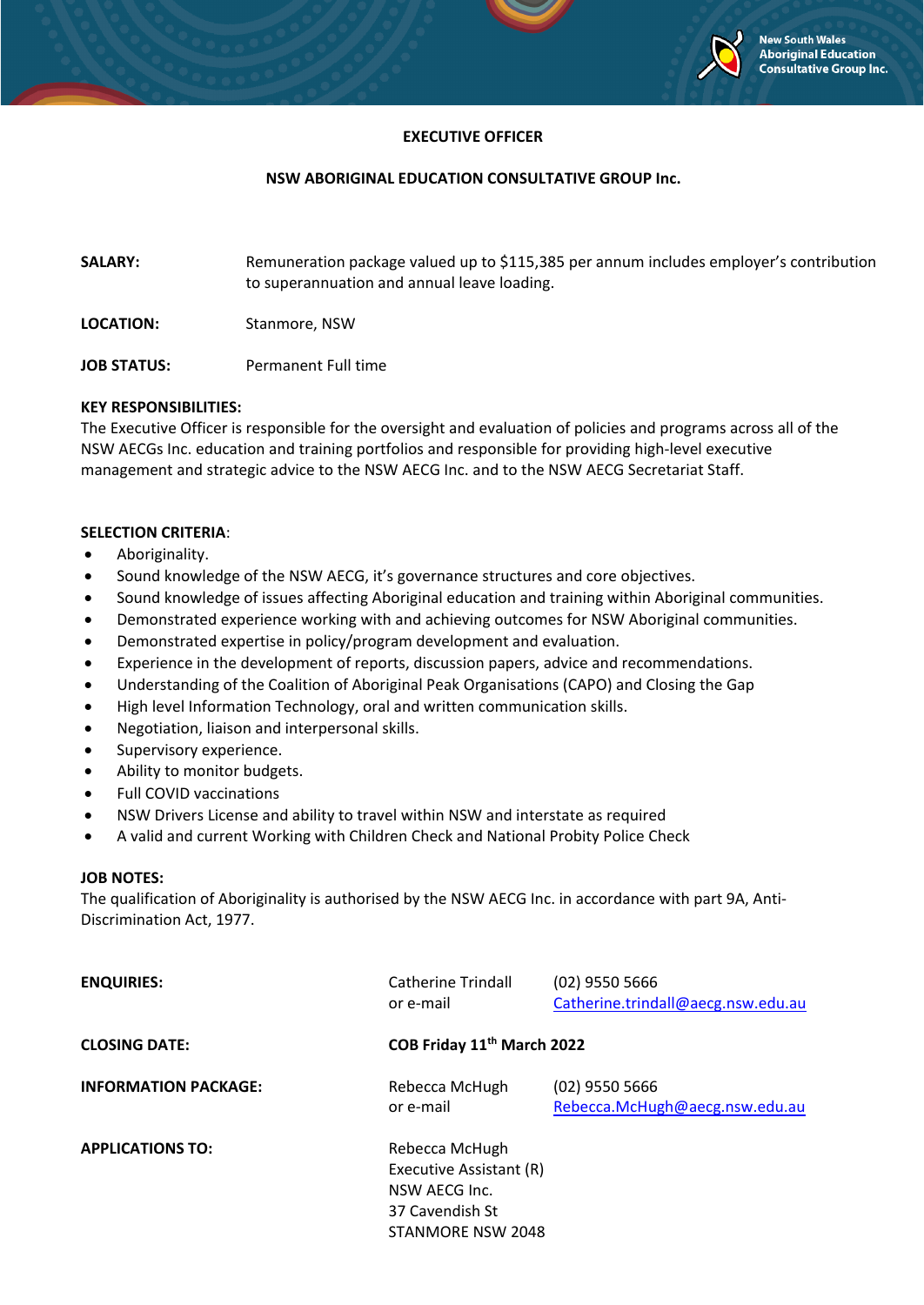

# **NSW Aboriginal Education Consultative Group Inc (AECG) Role Statement**

**Position Title:** EXECUTIVE OFFICER

**Classification and Grade:** Permanent

**Location:** NSW AECG Inc Secretariat 37 Cavendish Street Stanmore NSW 2048

**PURPOSE OF THE POSITION:** Responsible for providing high-level executive managementadvice and support to the NSW AECG Inc and to the NSW AECG Secretariat Staff.

The NSW Aboriginal Education Consultative Group Inc. is a non-profit Aboriginal organisation that provides advice on allmatters relevant to education and training with the mandate that this advice represents the Aboriginal community viewpoint.

The NSW Aboriginal Education Consultative Group Inc. promotes respect, empowerment and selfdetermination and believes the process of collaborative consultation is integral to equal partnership and is fundamental to the achievement of equality.

The NSW Aboriginal Education Consultative Group Inc. advocates cultural affirmation, integrity and the pursuit of equality to ensure that the unique and diverse identity of Aboriginal students is recognised and valued.

# **ORGANISATIONAL CONTEXT OF THE POSITION:**

The primary role of the NSW AECG Inc. is to promote active participation by Aboriginal people in the consultative and decision-making process of education and training related matters.

The role of Executive Officer is critical to the functioning of the organisation as the position provides high level advice, senior leadership and is responsible for the oversight and evaluation of policies and programs across the NSW AECG Inc.

The position reports directly to the President of the NSW AECG Inc.

# **POSITION CRITERIA: (ESSENTIAL)**

- **Aboriginality:** this is an identified position under Section 14 (d) of the Anti- Discrimination Act 1977.
- Have sound knowledge of the NSW AECG, it's governance structures and coreobjectives.
- Sound knowledge of issues affecting Aboriginal education and training within Aboriginal communities.
- Demonstrated experience working with and achieving outcomes for NSW Aboriginal communities.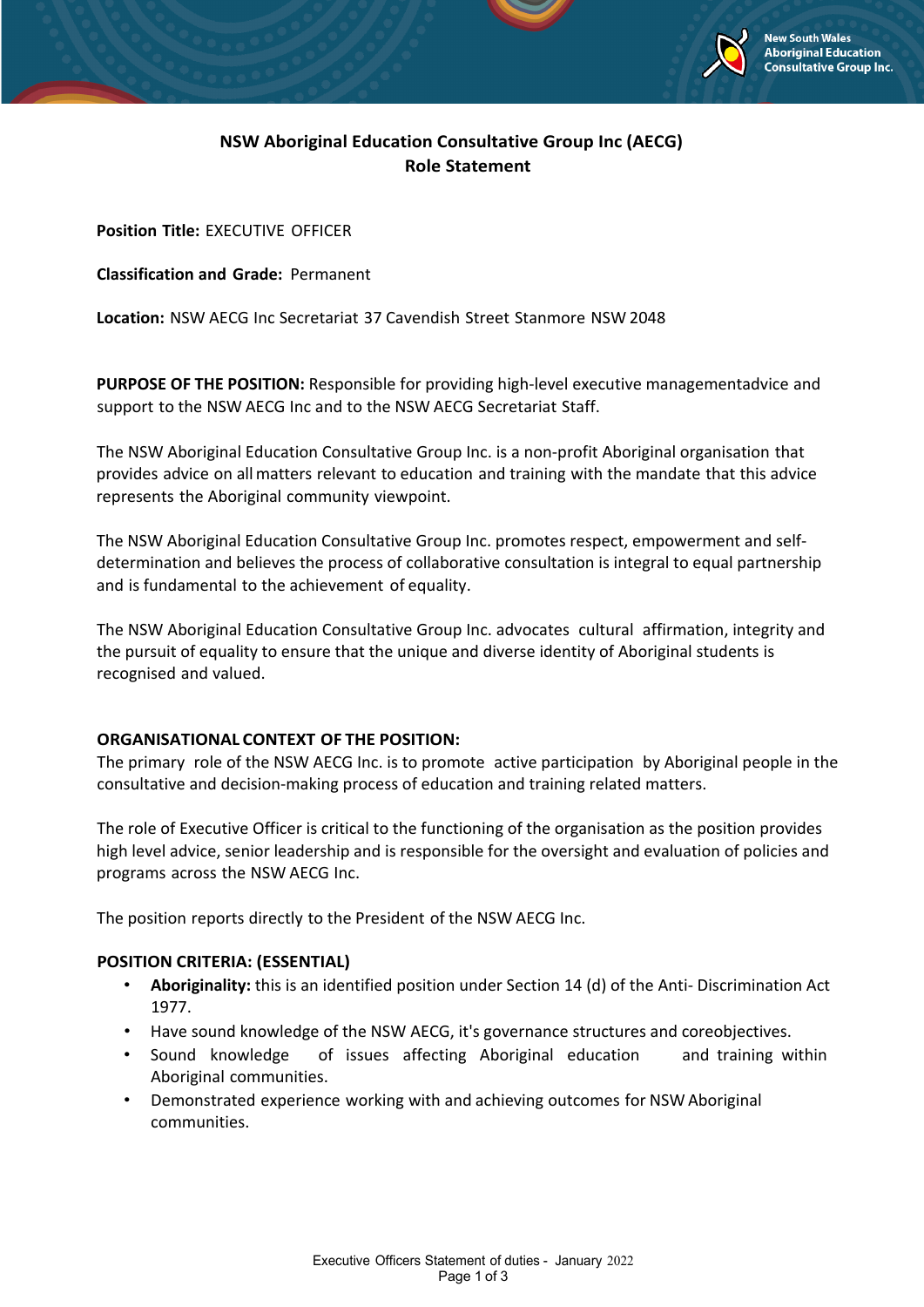

- Demonstrated expertise in policy/programdevelopment and evaluation.
- Experience in the development of reports, discussion papers, advice and recommendations.
- Understanding of the Coalition of Aboriginal Peak Organisations (CAPO) and Closingthe Gap
- High level Information Technology, oral and written communication skills.
- Negotiation, liaison and interpersonal skills.
- Supervisory experience.
- Ability to monitor budgets.
- Full COVID vaccinations
- NSW Drivers License and ability to travel within NSW and interstate as required
- A valid and current Working with Children Check and National Probity Police Check

## **KEY RESPONSIBILITIES/ ACCOUNTABILITIES:**

Provide high-level strategic advice and input on issues relating to the educational, social, emotional wellbeing, welfare, and cultural needs of Aboriginal communities. This will be in consultation with the President and when required the Association Management Committee.

Work in partnership with key and major stakeholders including all of the NSW AECG networks, Coalition of Peak Organisations (CAPO), Government, non-government, independent and philanthropic partners and agencies. This advice will be given in consultation with the President and the Association Management Committee when and deemed appropriate.

Act when requested as a spokesperson for the Association at key meetings and forums to provide strategic advice to State and Commonwealth Ministers and key stakeholders both within the public and private sectors across all levels and issues pertaining to Aboriginal Education and Training from an AECG Inc perspective.

## **FUNCTIONS:**

- Provide strategic advice to the President and Association Management Committee onkey issues impacting on Aboriginal Education and Training
- Provide strategic advice to both State and Commonwealth Ministers on matterspertaining to Aboriginal Education
- Provide Leadership support to the President and Vice President
- Provide advice on AECG Inc policy matters to all levels of the association including the associations constitution.
- Participate in, and provide support to the President at all National IECB meetings
- Provide executive support and supervision to the staff of the secretariat
- Attend/Participate in meetings, functions, panels and forums at State, National and International venues in relation to supporting and promoting both the role of Aboriginal Education and the NSW AECG within an NSW context.
- Oversee the monitoring and reporting deadlines across all of the associations funding commitments and other obligative functions.
- Participate in and provide keynote addresses and speeches in relation to supporting the needs of Aboriginal students, from an AECG Inc perspective